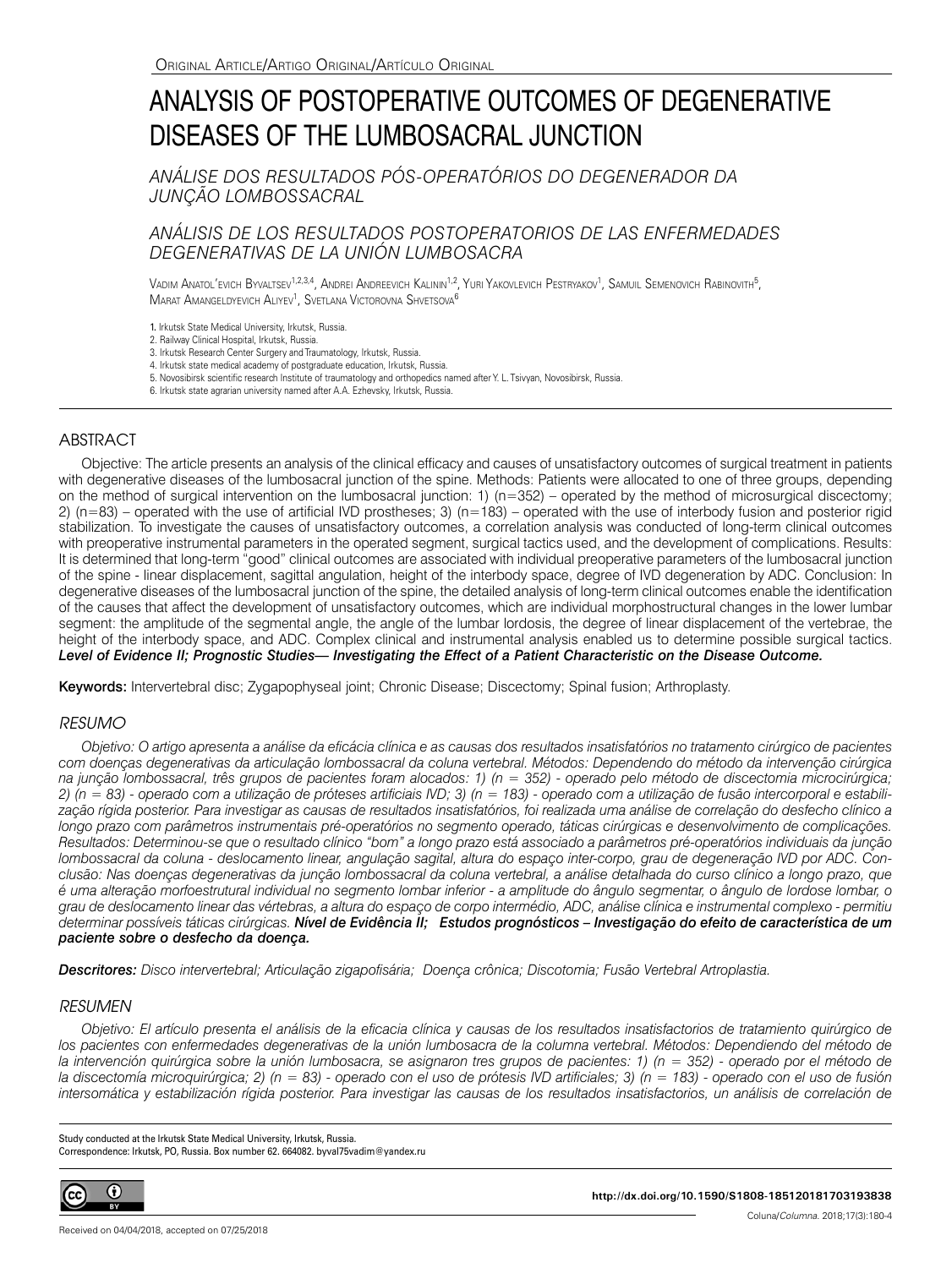181

los resultados clínicos a largo plazo con parámetros instrumentales preoperatorios en el segmento operado, tácticas y complicaciones *quirúrgicas se llevó a cabo. Resultados: Se determina que a largo plazo "buenos" resultados clínicos están asociados con parámetros individuales preoperatorios de la unión lumbosacra de la columna vertebral - desplazamiento lineal, angulación sagital, altura del espacio intersomático, grado de degeneración IVD por ADC. Conclusión: En enfermedades degenerativas de la unión lumbosacra de la columna vertebral, el análisis detallado de los resultados clínicos a largo plazo hace posible la identificación de las causas que afectan al desarrollo de los resultados insatisfactorios, que son cambios individuales morfoestructurales en el segmento lumbar inferior - la amplitud del ángulo segmentario, el ángulo de la lordosis lumbar, el grado del desplazamiento lineal de las vértebras, la altura del espacio intersomático y ADC. El complejo análisis clínico e instrumental nos permitió determinar posibles tácticas quirúrgicas. Nivel de Evidencia II; Estudios pronósticos - Investigación del efecto de características de un paciente sobre el desenlace de la enfermedad.*

*Descriptores:* Disco intervertebral; Articulación cigapofisaria; Enfermedad crónica; Discectomía; Fusión vertebral; Artroplastia.

# INTRODUCTION

The dominant causes of the pain syndrome in the lumbar spine are associated with degeneration of the intervertebral discs (IVD), facet joints (FJ), or a combination of these facotrs.<sup>1,2</sup> Different puncture,<sup>3,4</sup> decompressive<sup>5,6</sup> and decompressive-stabilizing surgical procedures7,8 are used to treat different stages of the formation of degenerative disease of the vertebral segment.

The most important practice in spinal surgery is interventions in the transitional zones of the spine, in particular in the lumbosacral spine.<sup>9</sup> In connection with biomechanical, anatomical and physiological features, this segment receives the greatest axial load and in the overwhelming majority of cases, is prone to degeneration.10 Complications of surgical interventions in patients with degenerative diseases of the lumbosacral junction of the spine are verified up to 57% of cases.<sup>11</sup>

The outcomes of decompressive and decompressive-stabilizing surgical interventions of various authors differ significantly; on one hand, this is due to a lack of objective criteria for their use, and on the other hand, to a large number of structurally different implants.12,13 This circumstance stimulates the development of approaches to predicting the degenerative process and determining the objective clinical and morphostructural parameters of the vertebral segment for performing personalized surgical tactics.<sup>14,15</sup>

Currently, the specialized literature presents little data on the clinical efficacy of various surgical techniques in isolated interventions in the lumbosacral spine.

The purpose of this study was to analyze the clinical efficacy and causes of unsatisfactory outcomes of surgical treatment of patients with degenerative diseases of the lumbosacral junction of the spine.

## METHODS

The study was approved by the ethics committee of the Irkutsk State Medical University; each of the patients included in the study gave written informed consent – protocol No. 1 by January 13, 2010.

During the period from January 2007 to December 2012, 1342 decompressive and decompressive-stabilizing surgical interventions were performed in the lumbar spine at the Center for Neurosurgery of the "Railway Clinical Hospital" at the Irkutsk-Passenger Railway station of the Russian Railways. The study included 619 patients who underwent surgical interventions on the lumbosacral spine after a complex clinical and instrumental study. In all cases, the list of diagnostic procedures included the study of neurological and orthopedic status, spondylography, magnetic resonance imaging (MRI), multispiral computed tomography (MSCT), and electroneuromyography (ENMG) of the lower limbs.

The surgical interventions were performed in the presence of neurological signs of disco-radicular conflict and possible combination with reflex pain syndromes caused by hernias of the IVD, hypertrophy of the yellow ligament, and FJ arthrosis.

In 352 cases, microsurgical removal of the hernia of the IVD was performed by the Caspar method (group I), in 83 - discectomy through extraperitoneal pararectal access with implantation of the "M-6" disc prosthesis (Spinal Kinetics, USA) (group II), in 184 - unilateral facetectomy with or without contralateral foraminotomy, transforaminal spondylodesis using a "Capstone" cage (Medtronic, USA), and open transpedicular stabilization applying the "Conmet" system (Russia) through the median access; in a number of cases, reconstruction of the spinal canal was performed through the paramedian access in the volume of facetectomy with or without contralateral foraminotomy, and interbody fusion applying the "T-pal" cage (Synthesys, Switzerland) using the TLIF technique with combined transpedicular fixation. All patients were operated by the same surgical team, using original instrumentation.

After the operation, the follow-up catamnesis was a minimum of 24 months and a maximum of 48 months, with a median of 36 months. We studied anthropometric data (sex, age, body mass index), clinical parameters (the level of pain syndrome according to the visual analogue scale, patients' quality of life according to the Oswestry Disability Index (ODI) questionnaire, satisfaction with the results of the surgical treatment according to the Macnab scale), and instrumental parameters (for lumbar spondylography (height of interbody space, amplitude of segmental angle, angle of lumbar lordosis and degree of linear displacement of the vertebrae), according to MRI data (the degree of degenerative changes in IVD according to Pfirmann C. and FJ according to Fujiwara A., the quantitative characteristic of the degree of degeneration using the apparent diffusion coefficient (ADC)), and the presence of complications.

The data for ADC were obtained using a Siemens Magnetom Essenza MRI 1.5 T tomograph. The following set of parameters for the DW-MRI option with the SE-echo-planar image (EPI) was used: matrix 160  $\times$  128, TR - 7500, TE - 83, NEX - 6, section thickness -4 mm, FOV - 30  $\times$  30. The following b values were used: b = 400 and 800 cm / mm2, the scan time was 6 minutes and 30 seconds. The DC was calculated on a T2-WI using the OsiriX Lite program, and the resulting values were transferred to the functional DWI maps. The DC was calculated on a T2-WI using the OsiriX Lite program, and the values obtained were transferred to the functional DWI maps.

Statistical processing of the results of the research was carried out on a personal computer using Microsoft Excel and Statistica-8 data processing software. To assess the significance of differences in sample populations, the criteria of nonparametric statistics were used and p <0.05 was taken as the lower confidence limit. The data are represented by the median and interquartile range in the form of Me (25; 75).

### RESULTS

#### General information about the studied patients

General characteristics of the study groups by sex, age and constitutional characteristics are presented in Table 1. When studying the data, it was found that among the operated patients, males were prevalent in the young and middle aged groups (25-50 years).

In the retrospective analysis of neurological symptoms prior to the surgical treatment of degenerative diseases of the lumbosacral junction of the spine, it was established that in all study groups, the radicular symptomatology with various degrees of neurological deficit was verified.

A study of the presence of anomalies of the lumbosacral junction of the spine using instrumental data in patients of the study groups revealed their absence in a higher number of respondents in all groups of operated patients, respectively: 81.5%, 95% and 69%.

The main types of pathomorphological substrate, according to the results of neuroimaging exams in degenerative diseases of the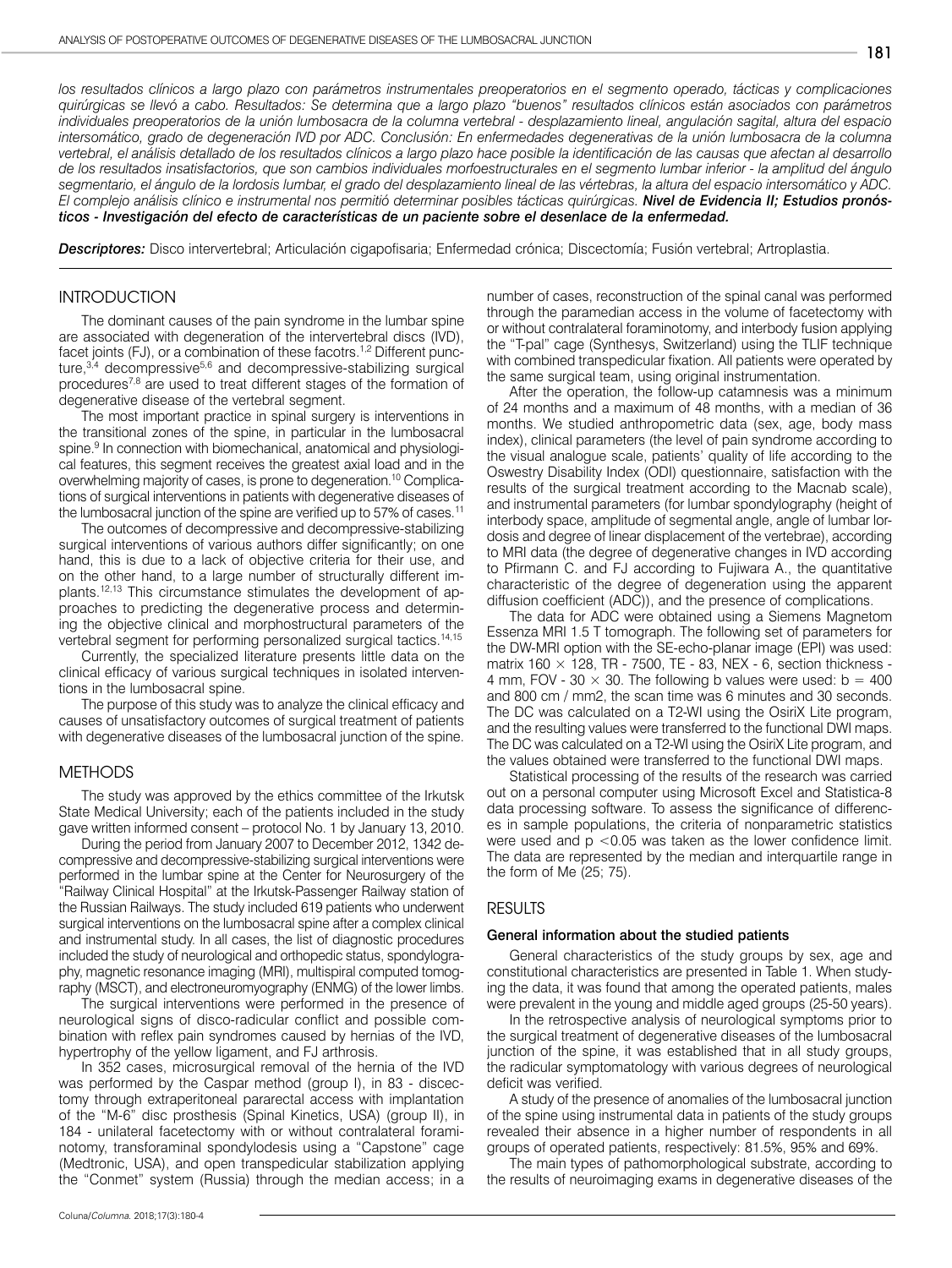lumbosacral junction of the spine in the patients under study, are shown in Table 2. In the analysis, it was found that in most of the operated patients (> 50%) the combined pathology of the IVDs and FJs was verified.

#### Analysis of clinical outcomes

Characteristics of the parameters of the patients under study by the level of pain syndrome, the index of movement limitation in the lumbar spine, and the degree of patient satisfaction with the performed operation are shown in Table 3.

#### Analysis of postoperative complications

Complications, identified in the retrospective analysis, depending on the time of their verification and the type of surgical intervention, are shown in Table 4.

A detailed analysis of complications was carried out, based on the choice of the method of surgical treatment. In all study groups, due to strict adherence to the protocol for the prevention of vascular complications (elastic bandaging of the lower limbs, anticoagulant therapy), no venous thrombosis or pulmonary embolism were detected.

In all patients groups with surgical interventions on the lumbosacral spine, various complications typical for surgical intervention

Table 1. Distribution of patients by sex, age, and constitutional characteristics.

| <b>Criteria</b>                                     |                  |                  | $ $ Group I (n = 352) Group II (n = 83) Group III (n = 184) |  |  |  |
|-----------------------------------------------------|------------------|------------------|-------------------------------------------------------------|--|--|--|
| age, yrs                                            | 30 (27;48)       | 29 (26:44)       | 32 (29;49)                                                  |  |  |  |
| Males (n, %)                                        | 214 (61%)        | 52 (63%)         | 119 (65%)                                                   |  |  |  |
| $BMI (kq)^2$                                        | 24,2 (22,3;25,9) | 23,8 (22,1;26,2) | 24,9 (23,3;25,8)                                            |  |  |  |
| All and a CDM the state and a contract the state of |                  |                  |                                                             |  |  |  |

Note: BMI - body weight index.

Table 2. Type of dominant degenerative morphostructural changes based on MRI results in patients of the study groups.

| Type of<br>pathology       | Morphological sign                             | Group I<br>$(n = 352)$ | Group II<br>$(n = 83)$ | Group III<br>$(n = 184)$ |
|----------------------------|------------------------------------------------|------------------------|------------------------|--------------------------|
|                            | protrusion                                     | 34 (9,5 %)             | 49 (59 %)              | 31 (17 %)                |
| Degeneration<br><b>IVD</b> | extrusion                                      | 197 (56%)              | 25 (30%)               | 74 (40%)                 |
|                            | sequestration                                  | 121 (34%)              | $9(11\%)$              | 7(4%)                    |
|                            | retrolisthesis                                 | 76 (22%)               | 17 (20%)               | 11(6%)                   |
| Degeneration<br>FJ.        | spondylarthrosis<br>without spinal<br>stenosis | 162 (46%)              | 47 (57%)               | 35 (19%)                 |
|                            | spondylarthrosis with<br>spinal stenosis       | 24 (7%)                |                        | 84 (45%)                 |
|                            | spondylolisthesis<br>I degree                  | $4(1\%)$               | $1(1\%)$               | 29 (16%)                 |

Table 3. Distribution of the patients under study by clinical outcomes of surgical treatment.

|                                          | <b>Criterion</b>     | Group I<br>$(n = 352)$     | Group II<br>$(n = 83)$ |            |
|------------------------------------------|----------------------|----------------------------|------------------------|------------|
| VAS (lumbar spine)<br>before surgery, mm |                      | 76 (64;80)<br>76 (64;82)   |                        | 75 (62;82) |
| VAS (lumbar spine)<br>in 24 months, mm   |                      | 18.5(11;31)<br>10.5(6;14)  |                        | 22 (16;30) |
| VAS (lower limbs)<br>before surgery, mm  |                      | 79 (67;83)<br>79.5 (66;87) |                        | 84 (67;89) |
| VAS (lower limbs)<br>in 24 months, mm    |                      | 14.5 (8;26)<br>8(4;12)     |                        | 18 (12;25) |
| ODI before surgery, score                |                      | 76 (66;80)<br>78 (66;82)   |                        | 74 (60;80) |
| ODI in 24 months, score                  |                      | 18.5 (14;22)               | 10(8;14)               | 17 (14;20) |
| Macnab in 24<br>months                   | Excellent, n, %      | 34 (10)                    | 41 (50)                | 26 (14)    |
|                                          | Good, n, %           | 187 (53)                   | 36 (43)                | 88 (48)    |
|                                          | Satisfactory, n, %   | 113 (32)                   | 6(7)                   | 53 (29)    |
|                                          | Unsatisfactory, n, % | 18(5)                      |                        | 17(9)      |

Note: VAS – Visual Analogue Scale for pain. ODI – Functional state according to the Oswestry scale. Macnab – scale of subjective evaluation of treatment outcome.

Table. 4. Characteristics of the detected complications in the subgroups of the retrospective study.

| Criterion                                         | Group I<br>$(n = 352)$ | Group II<br>$(n = 83)$ | <b>Group III</b><br>$(n = 184)$ |
|---------------------------------------------------|------------------------|------------------------|---------------------------------|
| Intraoperative, n, %                              | 14 (3.97%)             | 3(3.6%)                | $8(4.3\%)$                      |
| Trauma DM                                         | 3                      |                        | 3(1.63%)                        |
| Damage to root                                    | 4                      |                        | 3 (1.63%)                       |
| Tool breakage                                     | 2                      |                        | 2 (1.08%)                       |
| Level error                                       | 2                      |                        |                                 |
| Conversion of method                              | 3                      |                        |                                 |
| Damage to the main vessels                        |                        | 3(3.6%                 |                                 |
| General Surgical, n, %                            | $5(1.42\%)$            | 4 (4.81%)              | 9(4.89%)                        |
| Formation of postoperative<br>hematoma            | 3                      |                        | 5                               |
| Infection of a postoperative wound                | 2                      | 3                      | 4                               |
| Venous thrombosis, PE                             |                        |                        |                                 |
| Specific, n, %                                    | 52 (14.77 %)           | $3(3.6\%)$             | 25 (13.6 %)                     |
| Spondylodisitis                                   | 1                      |                        |                                 |
| Deterioration of neurologic<br>symptoms           | 15                     |                        | 8                               |
| Recurrent hernia IVD                              | 12                     |                        |                                 |
| Formation of a herniated disc<br>adjacent segment | 3                      |                        | 9                               |
| Segmental instability                             | 21                     |                        |                                 |
| Pseudoarthrosis                                   |                        |                        | 7                               |
| Instability of the fixing structure               |                        |                        |                                 |
| Heterotopic ossification                          |                        | 2                      |                                 |

Note: DM - dura mater; PE - pulmonary embolism.

and method of access were revealed. Thus, in the group of patients operated on by the method of microsurgical removal of herniated IVD, long-term adverse effects in the form of recurrent hernias of IVD and development of segmental instability were prevalent. In the group of patients operated on by the method of dynamic fixation, the lowest level of postoperative complications was revealed; mainly damage to the main vessels during access, infection of the postoperative wound, and the phenomena of heterotopic ossification. In the group of patients operated on by the method of rigid stabilization, complications related to degeneration of the adjacent segment, development of pseudoarthrosis, and instability of the fixation structure were determined.

## Analysis of clinical-biomechanical parameters of the affected vertebral-motor segments of patients, and their relationship with the outcome of surgical treatment

The leading clinical characteristics that have a direct relationship with the clinical postoperative outcome and the level of quality of life were the degree of pain syndrome according to VAS, and functional state (ODI). A correlation analysis of the above clinical components and parameters was performed, characterizing the state of the lumbosacral junction of the spine: amplitude of the segmental angle, angle of the lumbar lordosis, degree of linear displacement of the vertebrae, height of the interbody space, and ADC. A significant positive nonparametric correlation was revealed between the values for long-term outcomes of surgical treatment by VAS and ODI with the parameters studied  $(R> 0.5, p < 0.05)$ .

In order to conduct a detailed analysis of the effect of the clinical and instrumental parameters on the clinical outcome, and study the possibility of optimizing the tactics of treating patients with degenerative diseases of the lumbosacral junction of the spine, the results of the study were divided by postoperative outcomes, as follows:

• "good", characterized by a complete or near-complete return to the previous levels (before the onset of the disease or before the last exacerbation) of social and physical activity (possible limitation of large physical exertion);

• "unsatisfactory", household and social activity is not fully restored, no effect after the surgery or deterioration of the state.

A comparison of the clinical and instrumental data of patients in the study groups is shown in Table 5.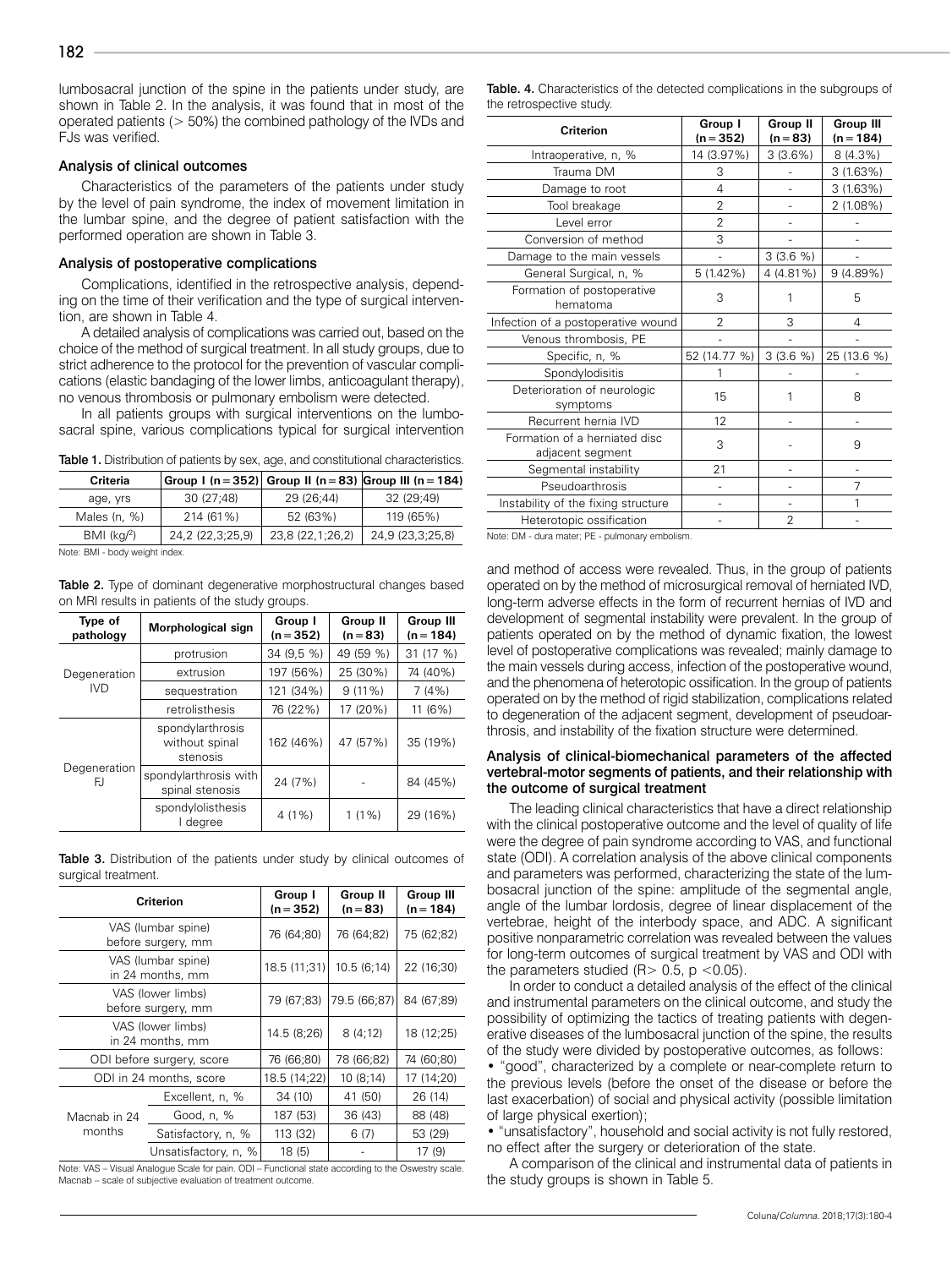|  |  |  |  |  | <b>Table 5.</b> Comparative analysis of clinical data depending on the postoperative outcome of the study patients groups. |  |
|--|--|--|--|--|----------------------------------------------------------------------------------------------------------------------------|--|
|--|--|--|--|--|----------------------------------------------------------------------------------------------------------------------------|--|

|                                 | Group $\ln(1) = 352$           |                                         | Group II $(n = 83)$           |                                      | Group III ( $n = 184$ )        |                                        |
|---------------------------------|--------------------------------|-----------------------------------------|-------------------------------|--------------------------------------|--------------------------------|----------------------------------------|
| <b>Criterion</b>                | "good" outcomes<br>$(n = 298)$ | "unsatisfactory"<br>outcomes $(n = 64)$ | "good" outcomes<br>$(n = 79)$ | "unsatisfactory"<br>outcomes $(n=4)$ | "good" outcomes<br>$(n = 101)$ | "unsatisfactory"<br> outcomes (n = 83) |
| ODI 36 months                   | 12 (10;16)                     | 26 (20;28) *                            | 8(6;10)                       | 12 (10;14)                           | 14 (12;18)                     | 30 (24;36)                             |
| VAS lumbar spine 36 months      | 11.5(9;13)                     | 22.5 (19;30)*                           | 6(4,8)                        | 13 (10;18) *                         | 12 (10;16)                     | 32 (20;34)                             |
| VAS lower limbs 36 months       | 6.5(4,9)                       | 25.5 (18;35) *                          | 2(2;4)                        | $10(6;16)^*$                         | 10(6;12)                       | 28 (20;36) *                           |
| LT before surgery               | 2(1:2)                         | 4 $(3:6)$ $\degree$                     | 2(1,4)                        | 6(5:7)                               | 7(4;11)                        | 3(2:3)                                 |
| LT after surgery                | 2(1,3)                         | 7(6;8)                                  | 1(1;2)                        | 2(1:2)                               | 2(1,3)                         | $5(4;7)^*$                             |
| SA before surgery               | 4(3;5)                         | 6(6;7)                                  | 4(3;5)                        | 7(6;11)                              | 7(6;7)                         | 3(2:3)                                 |
| SA after surgery                | 3(3;4)                         | $8(6,8)^*$                              | 4(4;5)                        | 3(3;5)                               | 4(2;6)                         | 3(3;4)                                 |
| General lordosis before surgery | 32 (28;34)                     | 30 (26;32)                              | 30 (28;36)                    | 30 (26;38)                           | 32 (28;36)                     | 32 (23;38)                             |
| General lordosis after surgery  | 34 (26;36)                     | 28 (24;34)                              | 54 (48;64)                    | 34 (32;36) *                         | 52 (44;66)                     | 37 (32;38)                             |
| Disc height before surgery      | 12(11;14)                      | $8(7;10)^*$                             | 10(9;13)                      | 6(5,9)                               | 6(5,8)                         | 10(9;12)                               |
| Disc height after surgery       | 10(10;12)                      | 6(5;7)                                  | 12 (10;12)                    | 10(10;12)                            | 12 (10;14)                     | 11(10;13)                              |
| ADC.                            | 1720 (1600;1830)               | 1300 (1190;1480) *                      | 1540 (1280;1760)              | 1050 (800:1150)*                     | 1180 (980;1230)                | 1320 (1240;1520)                       |

Note: LD – linear translation; SA – sagittal angulation; ADC – apparent coefficient diffusion; \* - the reliability of differences between the groups studied at the same stages of the study.

#### The analysis found that

In the group of patients operated on using the technique of microsurgical removal of the hernia of IVD, "good" outcomes are associated with the following preoperative parameters of the lumbosacral junction of the spine: LT - no more than 2 mm., sagittal volume of movements - no more than  $6^{\circ}$ , lowering the height of the interbody space no more than 1/3 of the overlying, I and II degree of IVD degeneration by ADC.

In the group of patients operated on using the technique of dynamic fixation, "good" outcomes are associated with the following preoperative parameters of the lumbosacral junction of the spine: LD - no more than 4 mm., sagittal volume of movements - no more than 6<sup>0</sup>, lowering the height of the interbody space no more than 2/3 of the overlying, II and IV degree of IVD degeneration by ADC.

In the group of patients operated on using the technique of rigid stabilization, "good" outcomes are associated with the following preoperative parameters of the lumbosacral junction of the spine: LT - more than 4 mm., sagittal volume of movements - more than  $6<sup>0</sup>$ , lowering the height of the interbody space more than  $2/3$  of the overlying, IV and V degree of IVD degeneration by ADC.

#### **DISCUSSION**

The different degrees of degenerative changes in the lumbar segments is an indication for the use of a variety of surgical technologies.<sup>3</sup> In each clinical situation, it is necessary to determine the optimal indications for performing an operative intervention. The promotion of minimally invasive methods for treating degenerative diseases led to the widespread introduction of microsurgical (subtotal) discectomy. The long-term outcomes of using the above- -mentioned method testify to its lack of clinical effectiveness.<sup>16,17</sup>

Currently, the most common method of surgical treatment of degenerative diseases of the lumbar spine is interbody fusion and rigid stabilization, whereby successful clinical outcomes do not correlate with radiographic outcomes.2,7 Rigid stabilization leads to biomechanical stress of adjacent segments with their accelerated degeneration, contributing to the formation of bone block failure, development of infectious complications, postoperative pain syndrome, instability of fixation elements, and resorption of bone tissue around the implants.<sup>1,2,18</sup>

The study of technical capabilities aimed at reducing the unsatisfactory outcomes of rigid stabilization is associated with protection of adjacent segments from biomechanical overload, a reduction in the risk of breakage of the fixing structure, and elimination of pathological mobility, with preservation of the physiological volume of movements in the operated segment.<sup>2,19</sup> It is determined that the posterior dynamic stabilization allows the physiological volume of movements in the lumbar spine to be restored, and reduces the degeneration of the adjacent segment.12,20 In modern specialized literature there are data on positive clinical postoperative outcomes,

but the biomechanical effects of using various stabilizing structures are contradictory.<sup>12,18</sup>

Dynamic fixation using artificial IVD is aimed at restoring spatial relationships and biomechanics in the operated segments of the spine, if there are no significant morphostructural changes in its support elements. In connection with this, a detailed preoperative examination of patients is necessary, taking into account modern neuroimaging methods of examination.21,22

When analyzing the specialized literature, we did not observe any fundamental differences in the clinical outcomes of VAS and ODI in each of the surgical correction groups.<sup>3,7,8</sup> At the same time, in this study, lower indicators for the level of pain in the lumbar and lower limbs and quality of life by ODI were determined in a group of patients operated with the application of artificial IVD M-6.

The study confirmed the presence of the most common complications after microsurgical discectomy - recurrence of hernias of the IVD and segmental instability;6,17 after total arthroplasty - damage to the main vessels and heterotopic ossification, $23,24$  after rigid stabilization - degeneration of adjacent segments, pseudoarthrosis, and postoperative scar process.7,8

Determination of prognostic factors and the relationship of long-term postoperative outcomes with clinical and instrumental preoperative changes in the area of planned surgical intervention is currently relevant.

The complex study of various morphostructural factors determined by instrumental data, and which influence the long-term clinical outcome, make it possible to manage and monitor the long-term postoperative outcome in patients with degenerative diseases of the lumbosacral junction of the spine.

## **CONCLUSION**

Lesions of the lumbosacral spine constitute a complex group of degenerative diseases, and determining the best surgical conduct requires a comprehensive clinical and instrumental analysis.

In spite of the overall clinical effectiveness of surgical interventions, the detailing of long-term outcomes enabled us to identify the causes that influence the development of unsatisfactory outcomes; which are the individual morphostructural features of the lower lumbar VMS - the amplitude of the segmental angle, the lumbar lordosis angle, the degree of linear displacement of the vertebrae, the height of the interbody space, and the ADC.

The development of a detailed algorithm of tactics and a multicenter study of its implementation, are current trends in spinal surgery that will improve the outcomes of surgical treatment of patients with degenerative diseases of the lumbosacral junction of the spine.

All authors declare no potential conflict of interest related to this article.